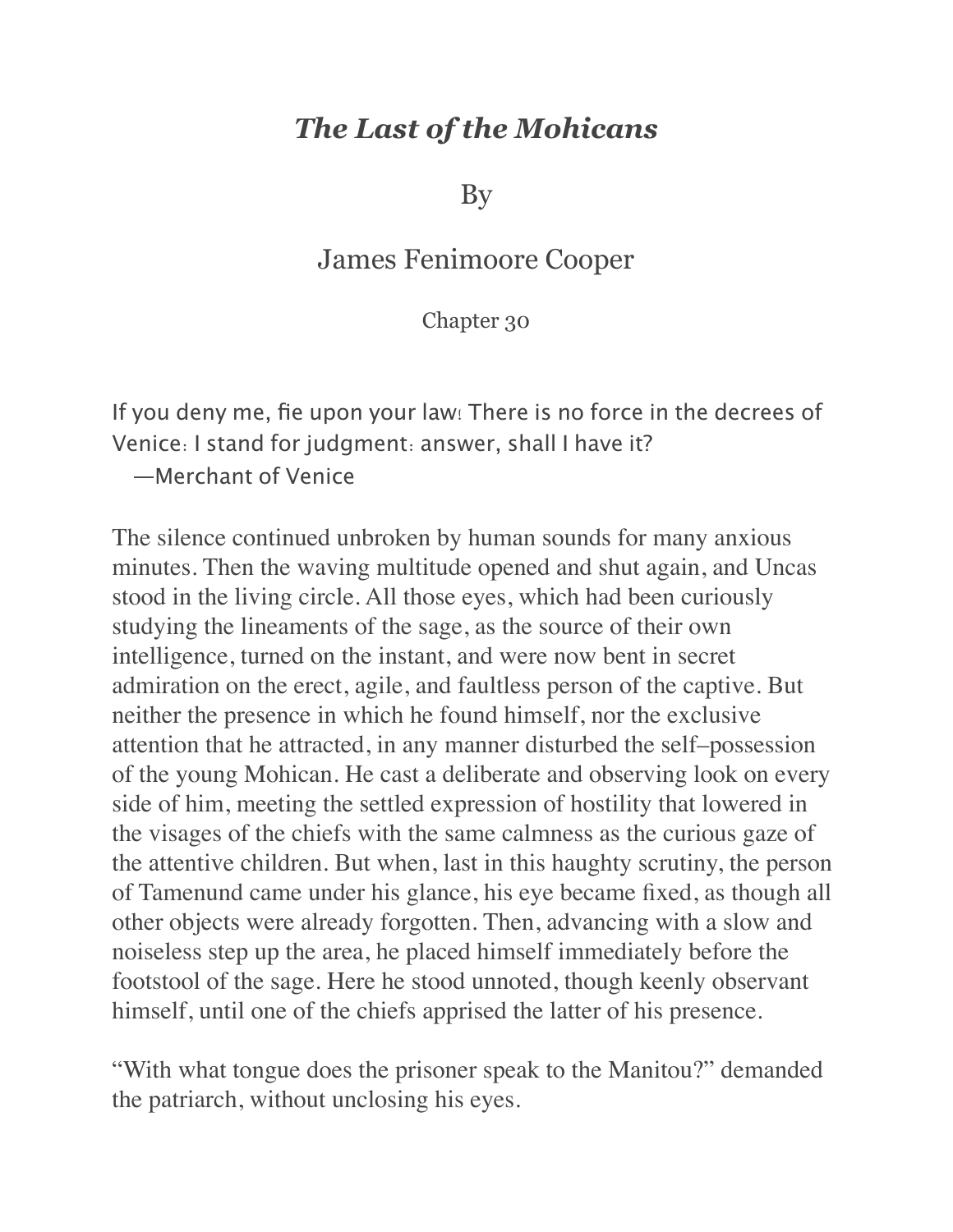"Like his fathers," Uncas replied; "with the tongue of a Delaware."

At this sudden and unexpected annunciation, a low, fierce yell ran through the multitude, that might not inaptly be compared to the growl of the lion, as his choler is first awakened—a fearful omen of the weight of his future anger. The effect was equally strong on the sage, though differently exhibited. He passed a hand before his eyes, as if to exclude the least evidence of so shameful a spectacle, while he repeated, in his low, guttural tones, the words he had just heard.

"A Delaware! I have lived to see the tribes of the Lenape driven from their council–fires, and scattered, like broken herds of deer, among the hills of the Iroquois! I have seen the hatchets of a strong people sweep woods from the valleys, that the winds of heaven have spared! The beasts that run on the mountains, and the birds that fly above the trees, have I seen living in the wigwams of men; but never before have I found a Delaware so base as to creep, like a poisonous serpent, into the camps of his nation."

"The singing–birds have opened their bills," returned Uncas, in the softest notes of his own musical voice; "and Tamenund has heard their song."

The sage started, and bent his head aside, as if to catch the fleeting sounds of some passing melody.

"Does Tamenund dream!" he exclaimed. "What voice is at his ear! Have the winters gone backward! Will summer come again to the children of the Lenape!"

A solemn and respectful silence succeeded this incoherent burst from the lips of the Delaware prophet. His people readily constructed his unintelligible language into one of those mysterious conferences he was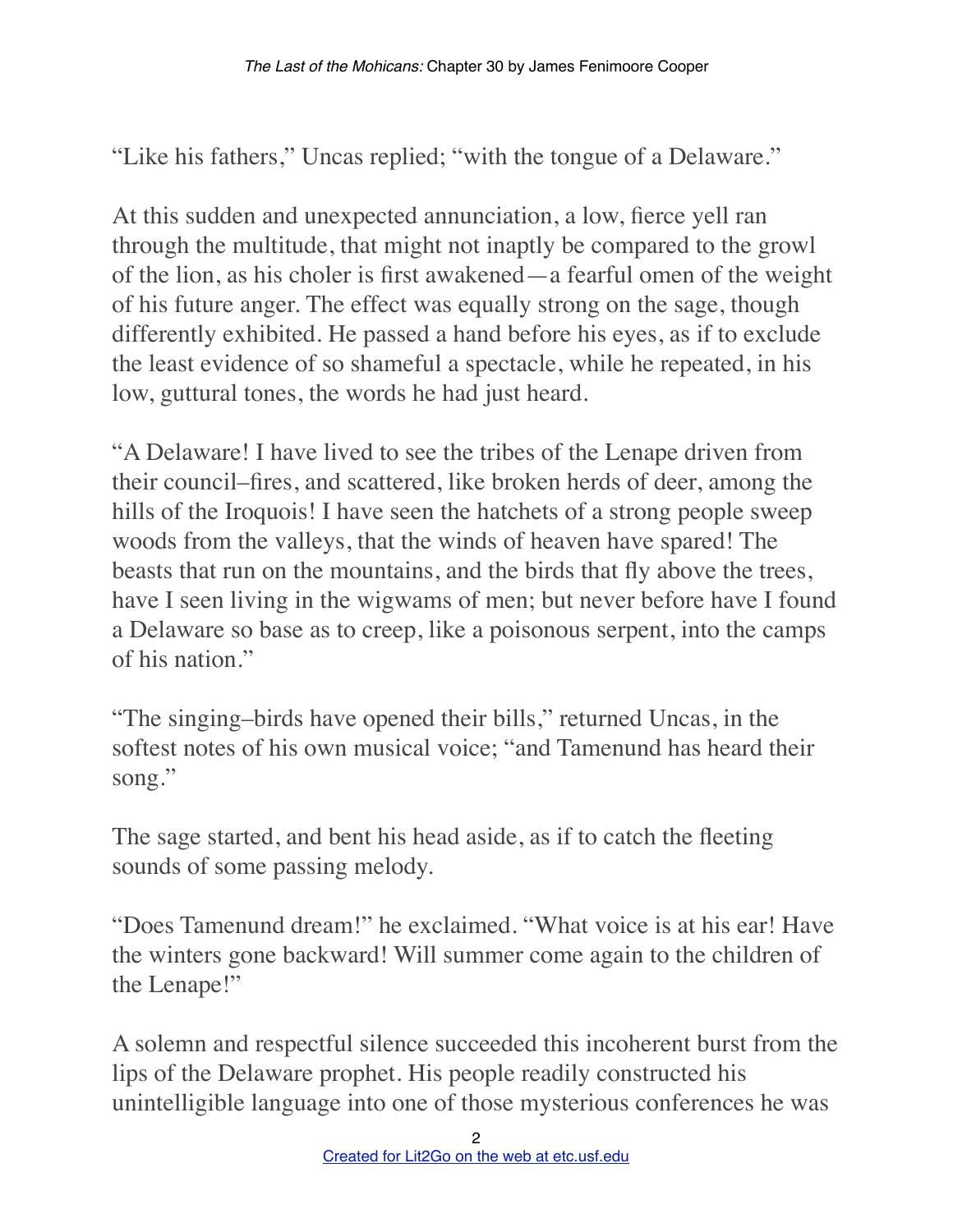believed to hold so frequently with a superior intelligence and they awaited the issue of the revelation in awe. After a patient pause, however, one of the aged men, perceiving that the sage had lost the recollection of the subject before them, ventured to remind him again of the presence of the prisoner.

"The false Delaware trembles lest he should hear the words of Tamenund," he said. "'Tis a hound that howls, when the Yengeese show him a trail."

"And ye," returned Uncas, looking sternly around him, "are dogs that whine, when the Frenchman casts ye the offals of his deer!"

Twenty knives gleamed in the air, and as many warriors sprang to their feet, at this biting, and perhaps merited retort; but a motion from one of the chiefs suppressed the outbreaking of their tempers, and restored the appearance of quiet. The task might probably have been more difficult, had not a movement made by Tamenund indicated that he was again about to speak.

"Delaware!" resumed the sage, "little art thou worthy of thy name. My people have not seen a bright sun in many winters; and the warrior who deserts his tribe when hid in clouds is doubly a traitor. The law of the Manitou is just. It is so; while the rivers run and the mountains stand, while the blossoms come and go on the trees, it must be so. He is thine, my children; deal justly by him."

Not a limb was moved, nor was a breath drawn louder and longer than common, until the closing syllable of this final decree had passed the lips of Tamenund. Then a cry of vengeance burst at once, as it might be, from the united lips of the nation; a frightful augury of their ruthless intentions. In the midst of these prolonged and savage yells, a chief proclaimed, in a high voice, that the captive was condemned to endure the dreadful trial of torture by fire. The circle broke its order, and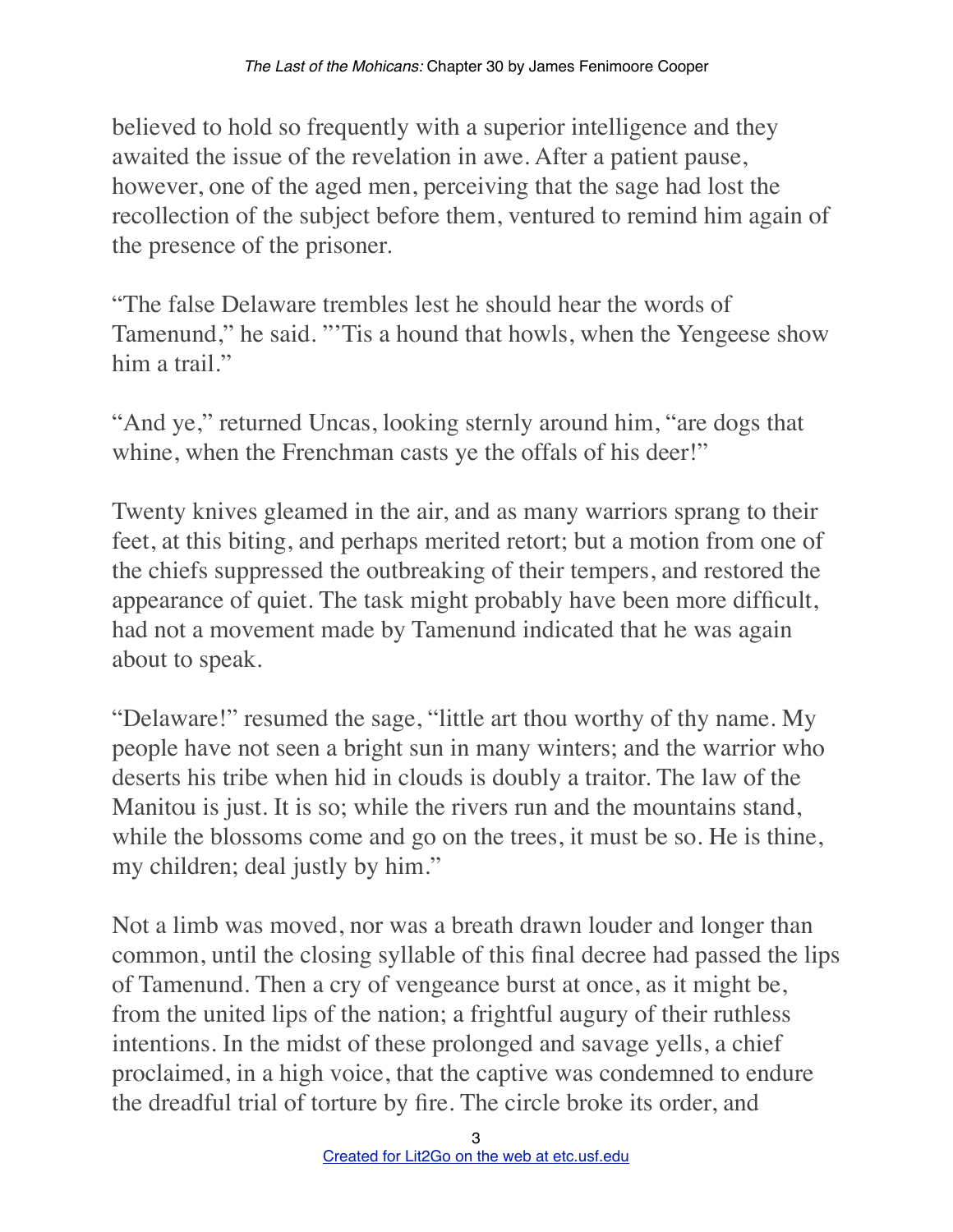screams of delight mingled with the bustle and tumult of preparation. Heyward struggled madly with his captors; the anxious eye of Hawkeye began to look around him, with an expression of peculiar earnestness; and Cora again threw herself at the feet of the patriarch, once more a suppliant for mercy.

Throughout the whole of these trying moments, Uncas had alone preserved his serenity. He looked on the preparations with a steady eye, and when the tormentors came to seize him, he met them with a firm and upright attitude. One among them, if possible more fierce and savage than his fellows, seized the hunting–shirt of the young warrior, and at a single effort tore it from his body. Then, with a yell of frantic pleasure, he leaped toward his unresisting victim and prepared to lead him to the stake. But, at that moment, when he appeared most a stranger to the feelings of humanity, the purpose of the savage was arrested as suddenly as if a supernatural agency had interposed in the behalf of Uncas. The eyeballs of the Delaware seemed to start from their sockets; his mouth opened and his whole form became frozen in an attitude of amazement. Raising his hand with a slow and regulated motion, he pointed with a finger to the bosom of the captive. His companions crowded about him in wonder and every eye was like his own, fastened intently on the figure of a small tortoise, beautifully tattooed on the breast of the prisoner, in a bright blue tint.

For a single instant Uncas enjoyed his triumph, smiling calmly on the scene. Then motioning the crowd away with a high and haughty sweep of his arm, he advanced in front of the nation with the air of a king, and spoke in a voice louder than the murmur of admiration that ran through the multitude.

"Men of the Lenni Lenape!" he said, "my race upholds the earth! Your feeble tribe stands on my shell! What fire that a Delaware can light would burn the child of my fathers," he added, pointing proudly to the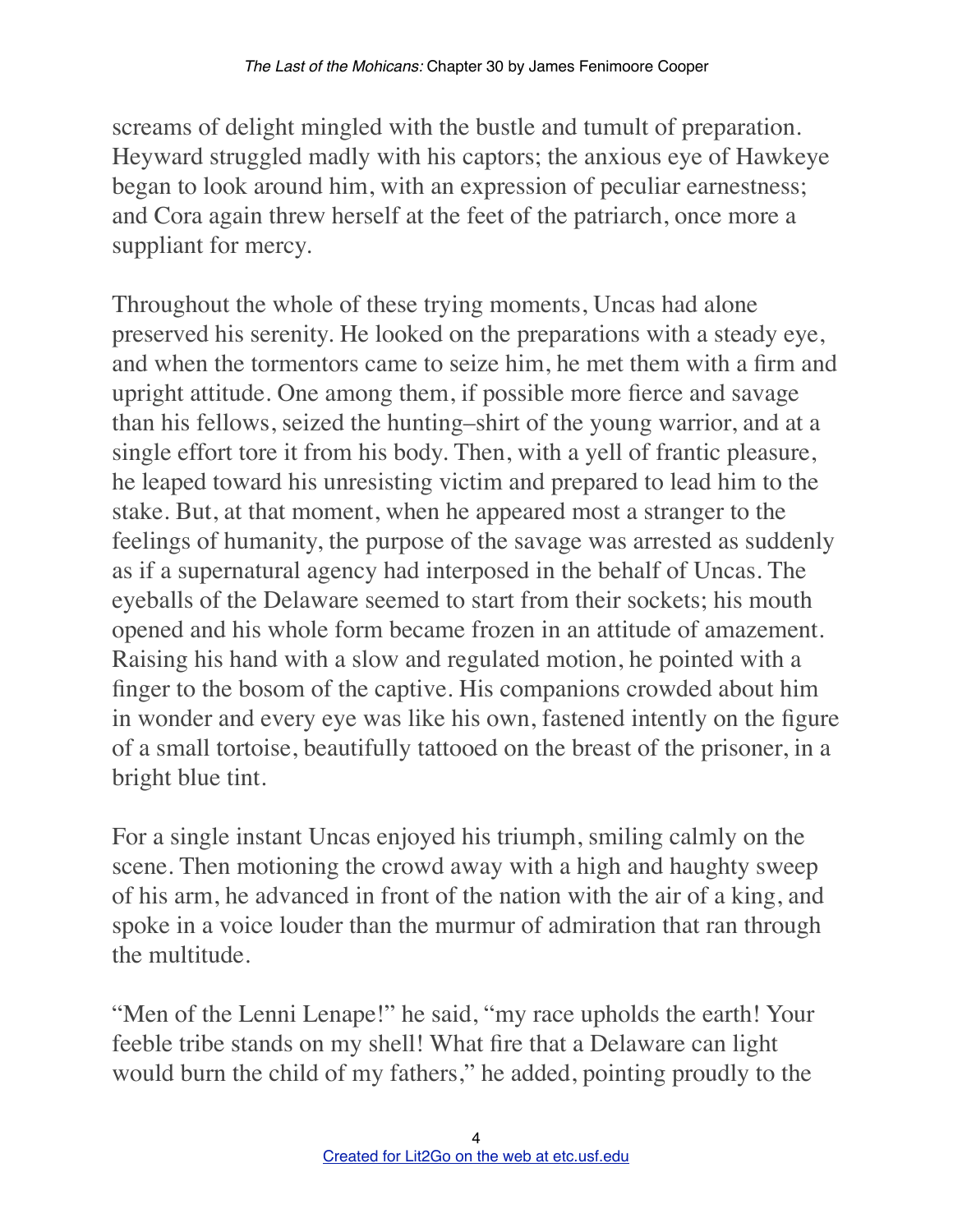simple blazonry on his skin; "the blood that came from such a stock would smother your flames! My race is the grandfather of nations!"

"Who art thou?" demanded Tamenund, rising at the startling tones he heard, more than at any meaning conveyed by the language of the prisoner.

"Uncas, the son of Chingachgook," answered the captive modestly, turning from the nation, and bending his head in reverence to the other's character and years; "a son of the great Unamis."

Turtle.

"The hour of Tamenund is nigh!" exclaimed the sage; "the day is come, at last, to the night! I thank the Manitou, that one is here to fill my place at the council–fire. Uncas, the child of Uncas, is found! Let the eyes of a dying eagle gaze on the rising sun."

The youth stepped lightly, but proudly on the platform, where he became visible to the whole agitated and wondering multitude. Tamenund held him long at the length of his arm and read every turn in the fine lineaments of his countenance, with the untiring gaze of one who recalled days of happiness.

"Is Tamenund a boy?" at length the bewildered prophet exclaimed. "Have I dreamed of so many snows—that my people were scattered like floating sands—of Yengeese, more plenty than the leaves on the trees! The arrow of Tamenund would not frighten the fawn; his arm if withered like the branch of a dead oak; the snail would be swifter in the race; yet is Uncas before him as they went to battle against the pale faces! Uncas, the panther of his tribe, the eldest son of the Lenape, the wisest Sagamore of the Mohicans! Tell me, ye Delawares has Tamenund been a sleeper for a hundred winters?"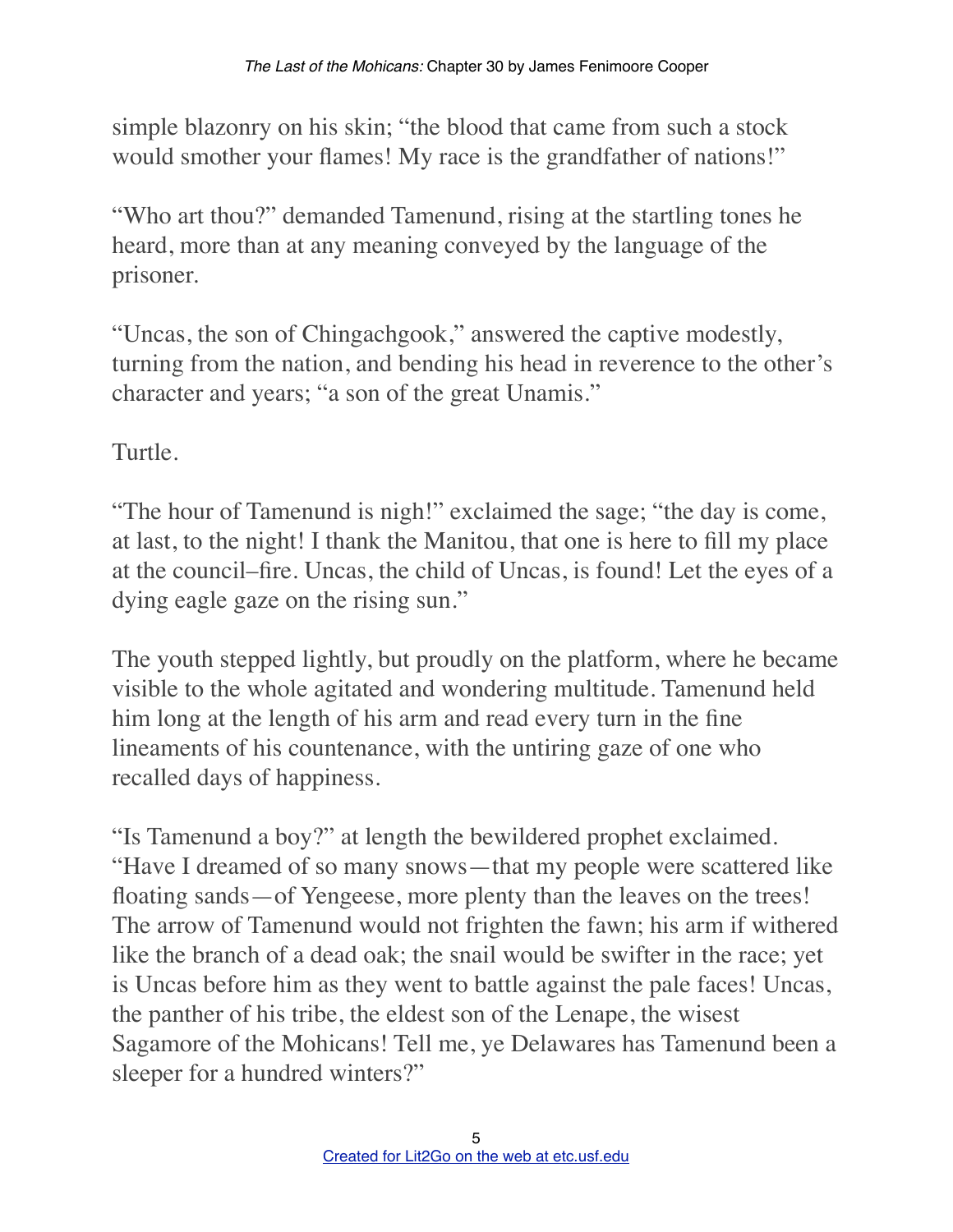The calm and deep silence which succeeded these words sufficiently announced the awful reverence with which his people received the communication of the patriarch. None dared to answer, though all listened in breathless expectation of what might follow. Uncas, however, looking in his face with the fondness and veneration of a favored child, presumed on his own high and acknowledged rank, to reply.

"Four warriors of his race have lived and died," he said, "since the friend of Tamenund led his people in battle. The blood of the turtle has been in many chiefs, but all have gone back into the earth from whence they came, except Chingachgook and his son."

"It is true—it is true," returned the sage, a flash of recollection destroying all his pleasing fancies, and restoring him at once to a consciousness of the true history of his nation. "Our wise men have often said that two warriors of the unchanged race were in the hills of the Yengeese; why have their seats at the council–fires of the Delawares been so long empty?"

At these words the young man raised his head, which he had still kept bowed a little, in reverence; and lifting his voice so as to be heard by the multitude, as if to explain at once and forever the policy of his family, he said aloud:

"Once we slept where we could hear the salt lake speak in its anger. Then we were rulers and Sagamores over the land. But when a pale face was seen on every brook, we followed the deer back to the river of our nation. The Delawares were gone. Few warriors of them all stayed to drink of the stream they loved. Then said my fathers, 'Here will we hunt. The waters of the river go into the salt lake. If we go toward the setting sun, we shall find streams that run into the great lakes of sweet water; there would a Mohican die, like fishes of the sea, in the clear springs. When the Manitou is ready and shall say "Come," we will follow the river to the sea, and take our own again' Such, Delawares, is the belief of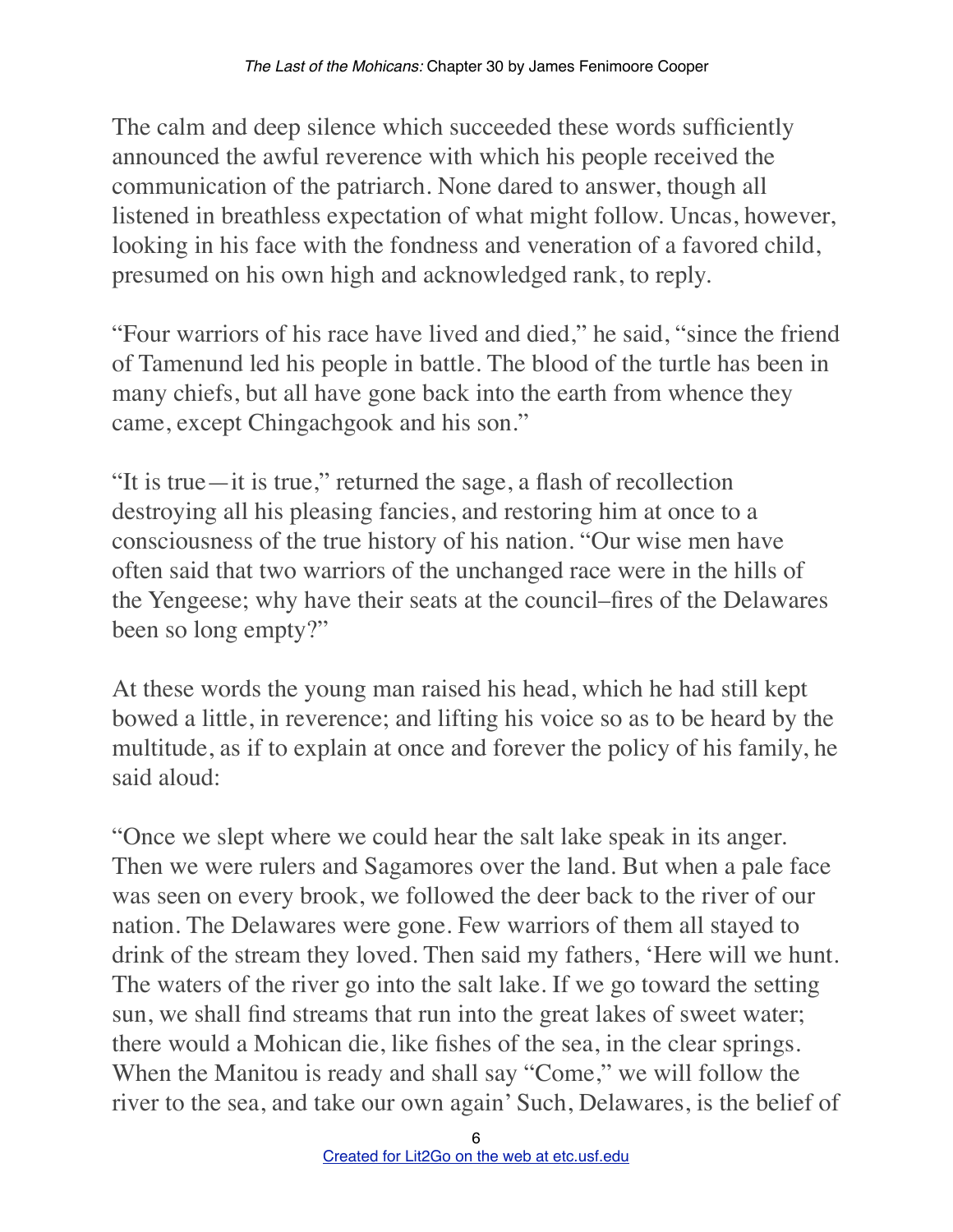the children of the Turtle. Our eyes are on the rising and not toward the setting sun. We know whence he comes, but we know not whither he goes. It is enough."

The men of the Lenape listened to his words with all the respect that superstition could lend, finding a secret charm even in the figurative language with which the young Sagamore imparted his ideas. Uncas himself watched the effect of his brief explanation with intelligent eyes, and gradually dropped the air of authority he had assumed, as he perceived that his auditors were content. Then, permitting his looks to wander over the silent throng that crowded around the elevated seat of Tamenund, he first perceived Hawkeye in his bonds. Stepping eagerly from his stand, he made way for himself to the side of his friend; and cutting his thongs with a quick and angry stroke of his own knife, he motioned to the crowd to divide. The Indians silently obeyed, and once more they stood ranged in their circle, as before his appearance among them. Uncas took the scout by the hand, and led him to the feet of the patriarch.

"Father," he said, "look at this pale face; a just man, and the friend of the Delawares."

"Is he a son of Minquon?"

"Not so; a warrior known to the Yengeese, and feared by the Maquas."

"What name has he gained by his deeds?"

"We call him Hawkeye," Uncas replied, using the Delaware phrase; "for his sight never fails. The Mingoes know him better by the death he gives their warriors; with them he is 'The Long Rifle'."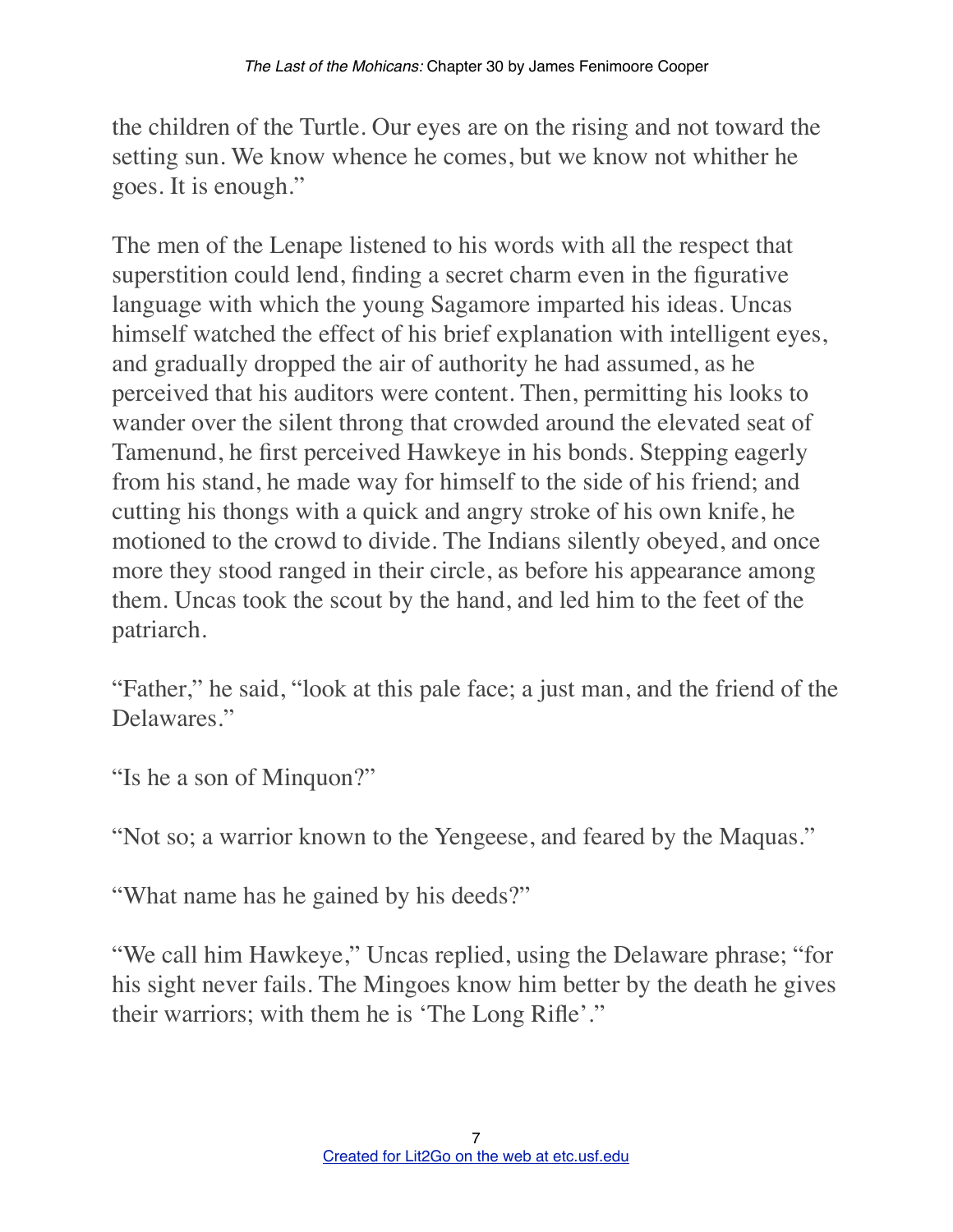"La Longue Carabine!" exclaimed Tamenund, opening his eyes, and regarding the scout sternly. "My son has not done well to call him friend."

"I call him so who proves himself such," returned the young chief, with great calmness, but with a steady mien. "If Uncas is welcome among the Delawares, then is Hawkeye with his friends."

"The pale face has slain my young men; his name is great for the blows he has struck the Lenape."

"If a Mingo has whispered that much in the ear of the Delaware, he has only shown that he is a singing–bird," said the scout, who now believed that it was time to vindicate himself from such offensive charges, and who spoke as the man he addressed, modifying his Indian figures, however, with his own peculiar notions. "That I have slain the Maquas I am not the man to deny, even at their own council– fires; but that, knowingly, my hand has never harmed a Delaware, is opposed to the reason of my gifts, which is friendly to them, and all that belongs to their nation"

A low exclamation of applause passed among the warriors who exchanged looks with each other like men that first began to perceive their error.

"Where is the Huron?" demanded Tamenund. "Has he stopped my ears?"

Magua, whose feelings during that scene in which Uncas had triumphed may be much better imagined than described, answered to the call by stepping boldly in front of the patriarch.

"The just Tamenund," he said, "will not keep what a Huron has lent."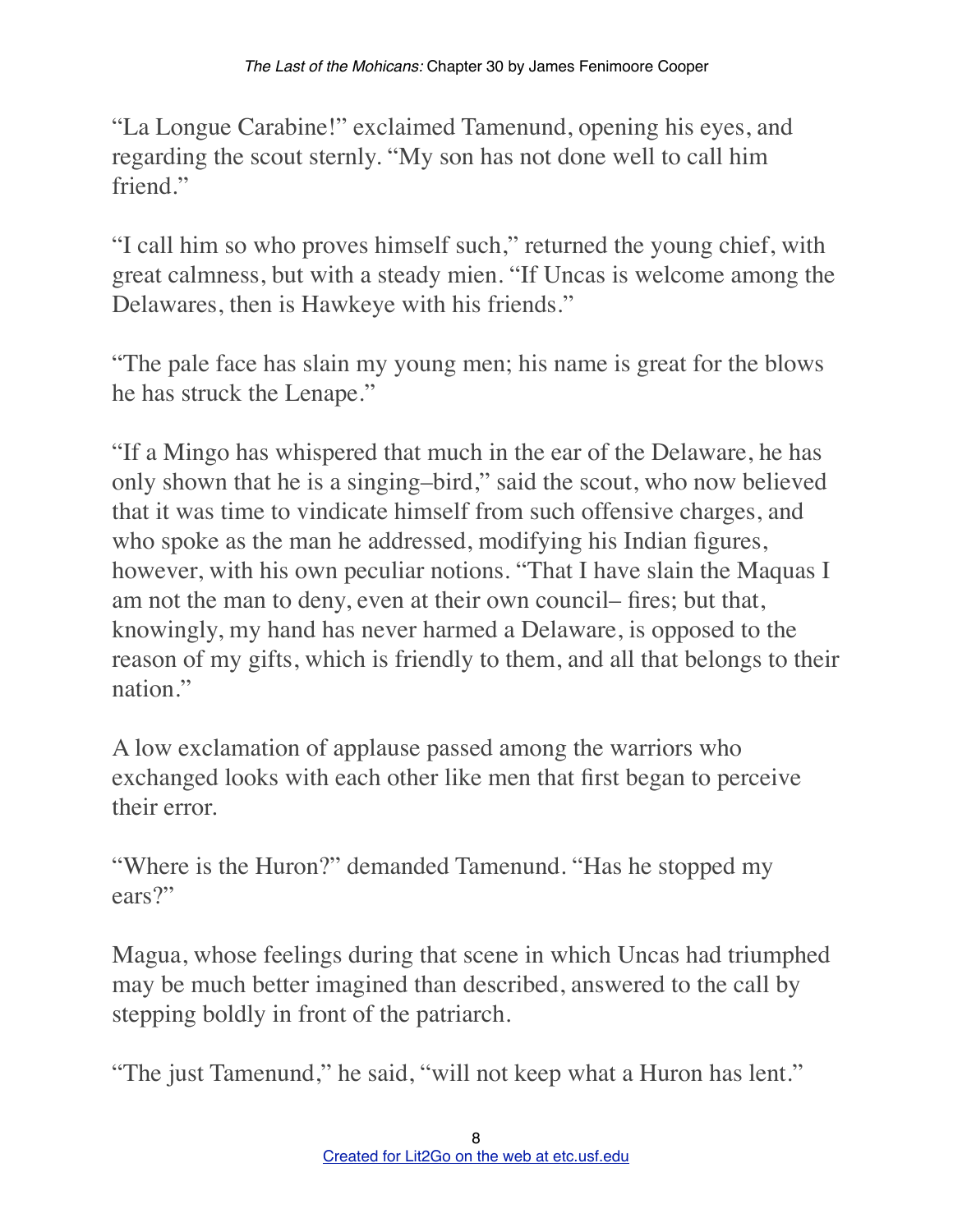"Tell me, son of my brother," returned the sage, avoiding the dark countenance of Le Subtil, and turning gladly to the more ingenuous features of Uncas, "has the stranger a conqueror's right over you?"

"He has none. The panther may get into snares set by the women; but he is strong, and knows how to leap through them."

"La Longue Carabine?"

"Laughs at the Mingoes. Go, Huron, ask your squaws the color of a hear"

"The stranger and white maiden that come into my camp together?"

"Should journey on an open path."

"And the woman that Huron left with my warriors?"

Uncas made no reply.

"And the woman that the Mingo has brought into my camp?" repeated Tamenund, gravely.

"She is mine," cried Magua, shaking his hand in triumph at Uncas. "Mohican, you know that she is mine."

"My son is silent," said Tamenund, endeavoring to read the expression of the face that the youth turned from him in sorrow.

"It is so," was the low answer.

A short and impressive pause succeeded, during which it was very apparent with what reluctance the multitude admitted the justice of the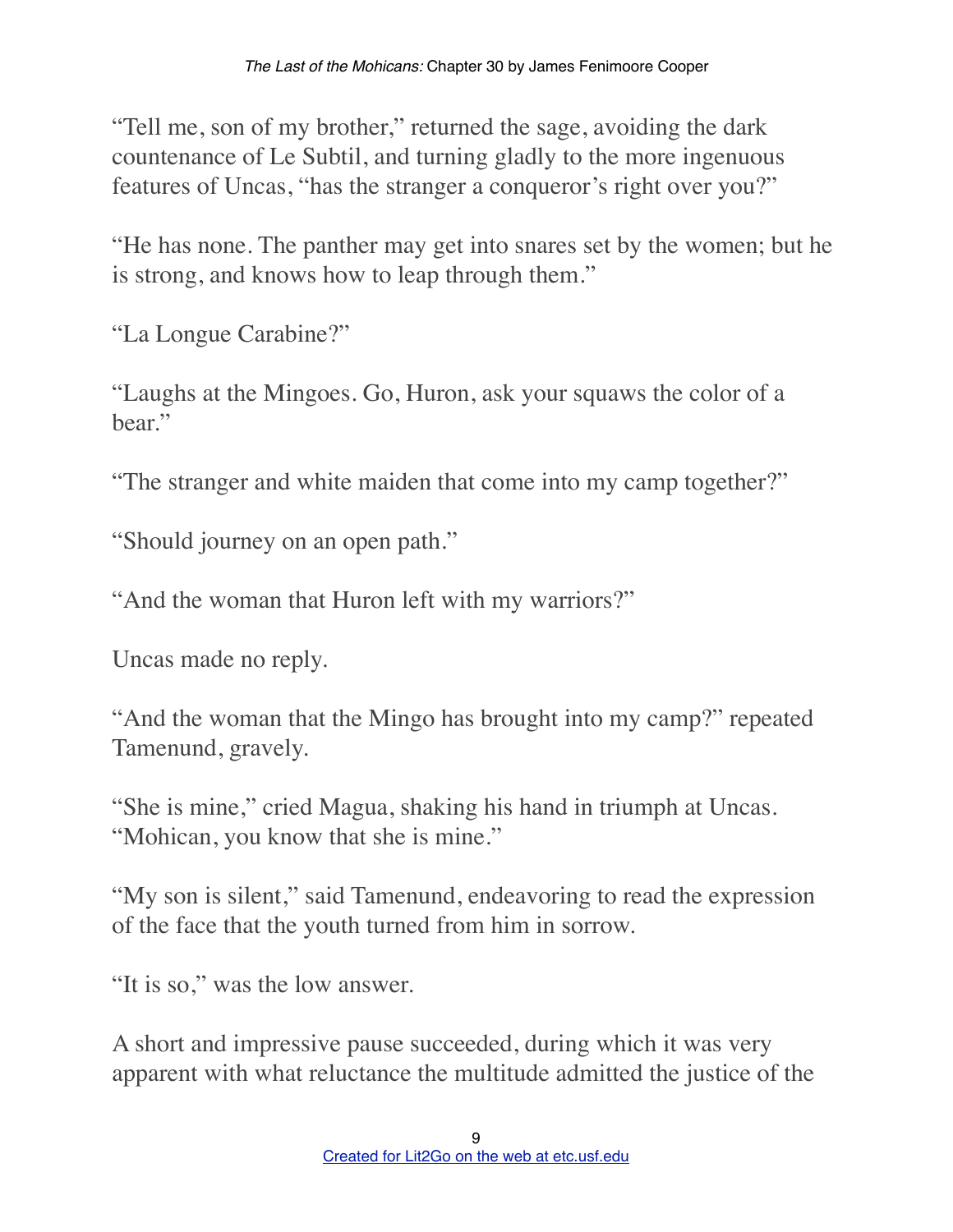Mingo's claim. At length the sage, on whom alone the decision depended, said, in a firm voice:

"Huron, depart."

"As he came, just Tamenund," demanded the wily Magua, "or with hands filled with the faith of the Delawares? The wigwam of Le Renard Subtil is empty. Make him strong with his own."

The aged man mused with himself for a time; and then, bending his head toward one of his venerable companions, he asked:

"Are my ears open?"

"It is true."

"Is this Mingo a chief?"

"The first in his nation."

"Girl, what wouldst thou? A great warrior takes thee to wife. Go! thy race will not end."

"Better, a thousand times, it should," exclaimed the horror– struck Cora, "than meet with such a degradation!"

"Huron, her mind is in the tents of her fathers. An unwilling maiden makes an unhappy wigwam."

"She speaks with the tongue of her people," returned Magua, regarding his victim with a look of bitter irony.

"She is of a race of traders, and will bargain for a bright look. Let Tamenund speak the words."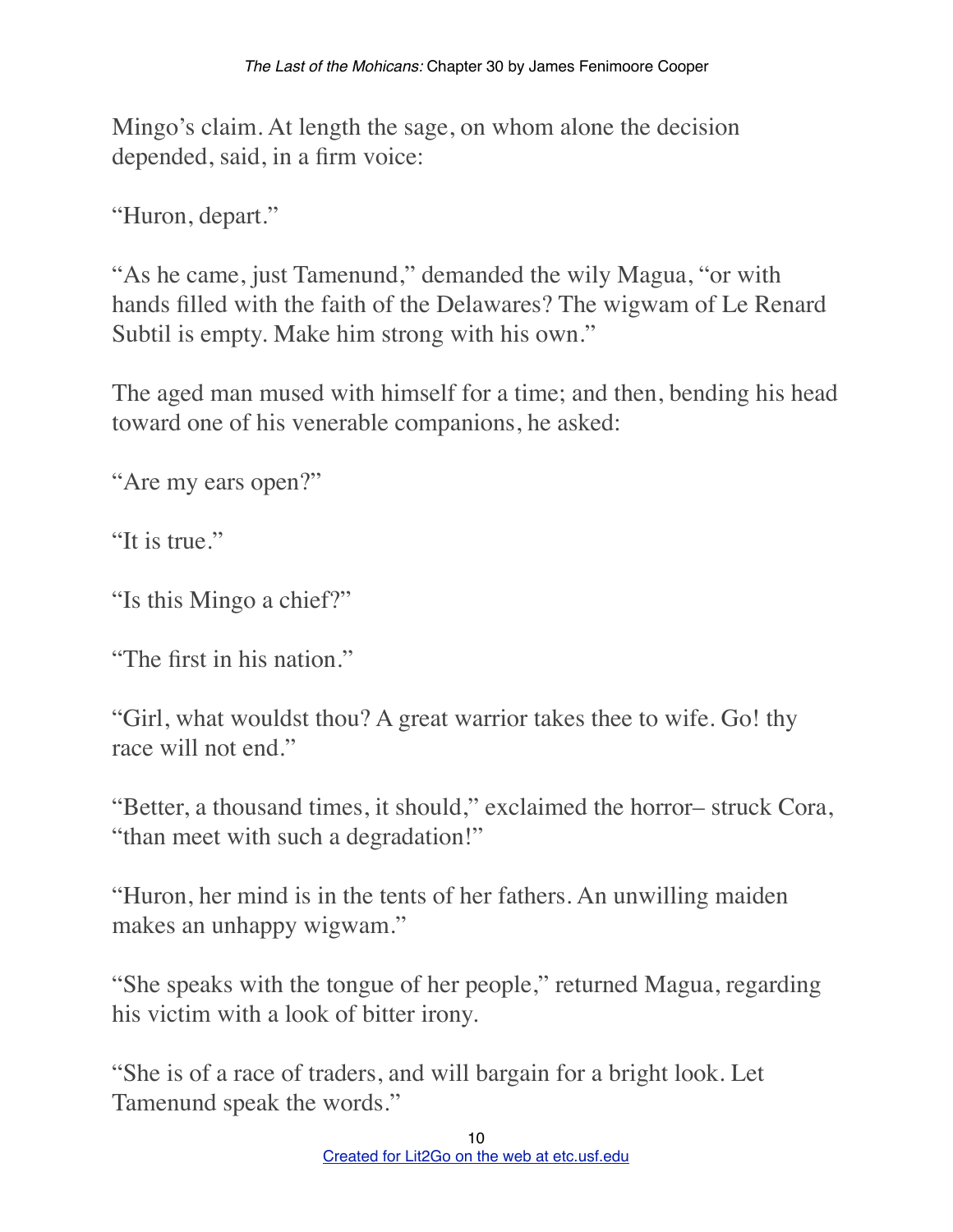"Take you the wampum, and our love."

"Nothing hence but what Magua brought hither."

"Then depart with thine own. The Great Manitou forbids that a Delaware should be unjust."

Magua advanced, and seized his captive strongly by the arm; the Delawares fell back, in silence; and Cora, as if conscious that remonstrance would be useless, prepared to submit to her fate without resistance.

"Hold, hold!" cried Duncan, springing forward; "Huron, have mercy! her ransom shall make thee richer than any of thy people were ever yet known to be."

"Magua is a red–skin; he wants not the beads of the pale faces."

"Gold, silver, powder, lead—all that a warrior needs shall be in thy wigwam; all that becomes the greatest chief."

"Le Subtil is very strong," cried Magua, violently shaking the hand which grasped the unresisting arm of Cora; "he has his revenge!"

"Mighty ruler of Providence!" exclaimed Heyward, clasping his hands together in agony, "can this be suffered! To you, just Tamenund, I appeal for mercy."

"The words of the Delaware are said," returned the sage, closing his eyes, and dropping back into his seat, alike wearied with his mental and his bodily exertion. "Men speak not twice."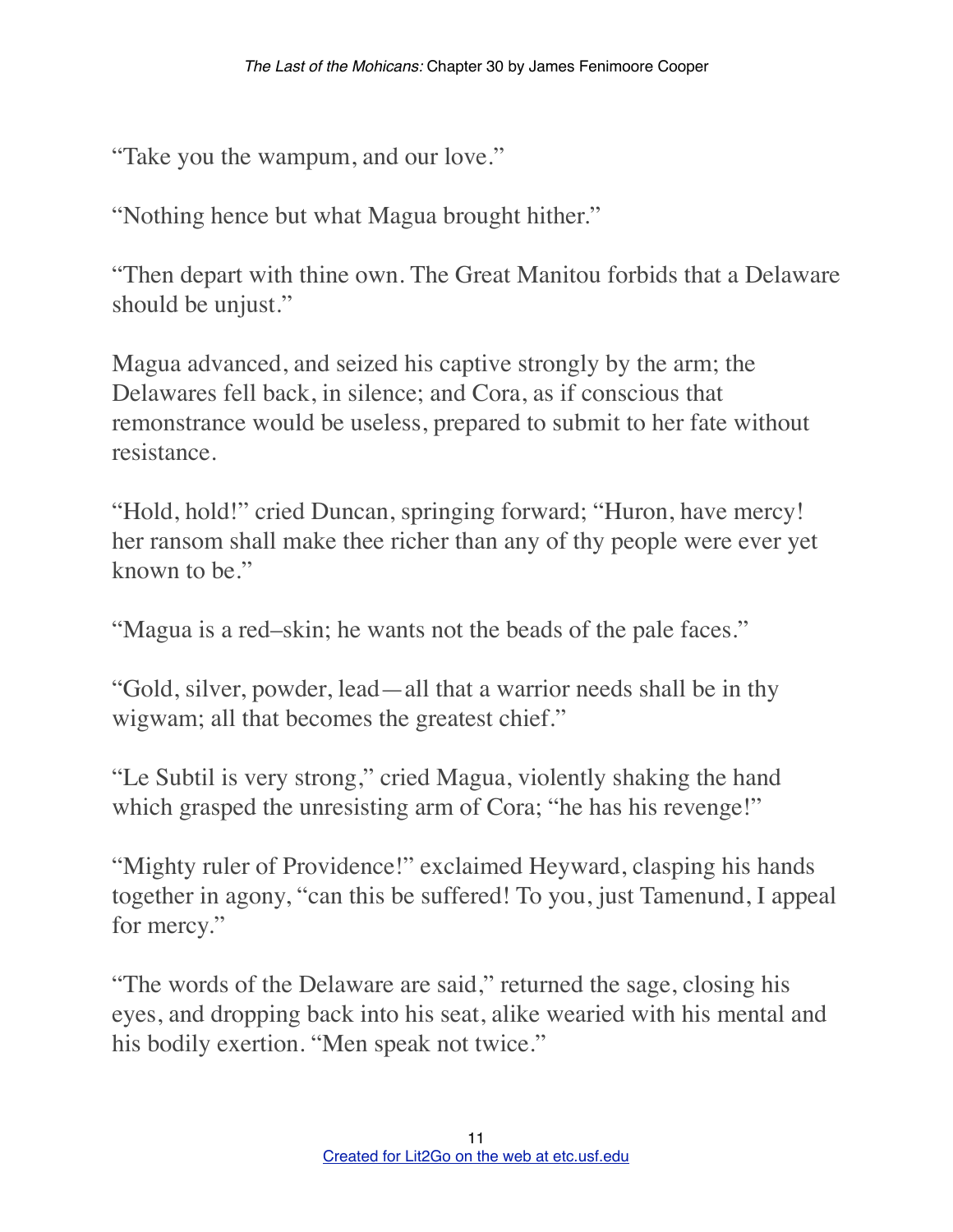"That a chief should not misspend his time in unsaying what has once been spoken is wise and reasonable," said Hawkeye, motioning to Duncan to be silent; "but it is also prudent in every warrior to consider well before he strikes his tomahawk into the head of his prisoner. Huron, I love you not; nor can I say that any Mingo has ever received much favor at my hands. It is fair to conclude that, if this war does not soon end, many more of your warriors will meet me in the woods. Put it to your judgment, then, whether you would prefer taking such a prisoner as that into your encampment, or one like myself, who am a man that it would greatly rejoice your nation to see with naked hands."

"Will 'The Long Rifle' give his life for the woman?" demanded Magua, hesitatingly; for he had already made a motion toward quitting the place with his victim.

"No, no; I have not said so much as that," returned Hawkeye, drawing back with suitable discretion, when he noted the eagerness with which Magua listened to his proposal. "It would be an unequal exchange, to give a warrior, in the prime of his age and usefulness, for the best woman on the frontiers. I might consent to go into winter quarters, now —at least six weeks afore the leaves will turn—on condition you will release the maiden."

Magua shook his head, and made an impatient sign for the crowd to open.

"Well, then," added the scout, with the musing air of a man who had not half made up his mind; "I will throw 'killdeer' into the bargain. Take the word of an experienced hunter, the piece has not its equal atween the provinces."

Magua still disdained to reply, continuing his efforts to disperse the crowd.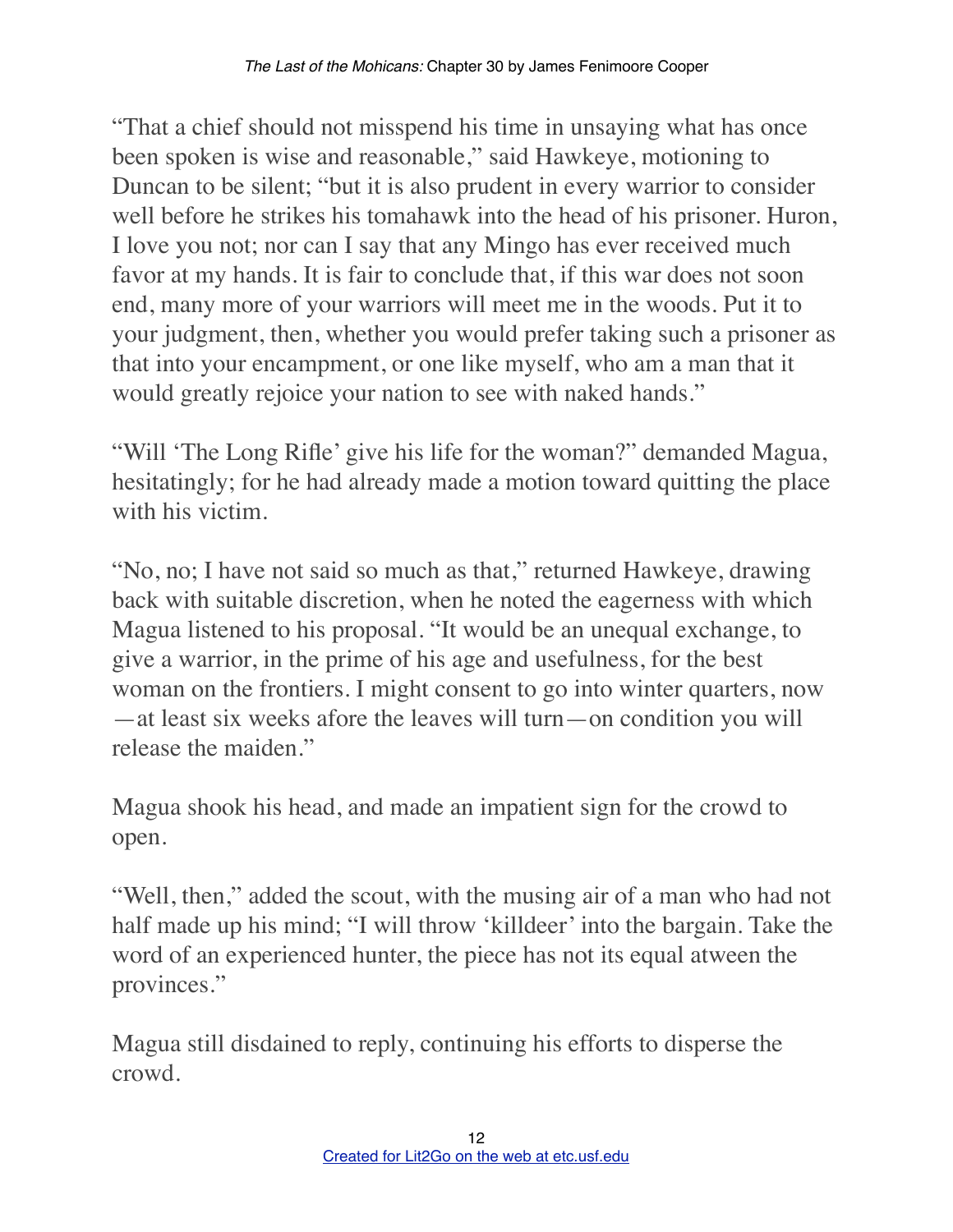"Perhaps," added the scout, losing his dissembled coolness exactly in proportion as the other manifested an indifference to the exchange, "if I should condition to teach your young men the real virtue of the we'pon, it would smoothe the little differences in our judgments."

Le Renard fiercely ordered the Delawares, who still lingered in an impenetrable belt around him, in hopes he would listen to the amicable proposal, to open his path, threatening, by the glance of his eye, another appeal to the infallible justice of their "prophet."

"What is ordered must sooner or later arrive," continued Hawkeye, turning with a sad and humbled look to Uncas. "The varlet knows his advantage and will keep it! God bless you, boy; you have found friends among your natural kin, and I hope they will prove as true as some you have met who had no Indian cross. As for me, sooner or later, I must die; it is, therefore, fortunate there are but few to make my death– howl. After all, it is likely the imps would have managed to master my scalp, so a day or two will make no great difference in the everlasting reckoning of time. God bless you," added the rugged woodsman, bending his head aside, and then instantly changing its direction again, with a wistful look toward the youth; "I loved both you and your father, Uncas, though our skins are not altogether of a color, and our gifts are somewhat difficult. Tell the Sagamore I never lost sight of him in my greatest trouble; and, as for you, think of me sometimes when on a lucky trail, and depend on it, boy, whether there be one heaven or two, there is a path in the other world by which honest men may come together again. You'll find the rifle in the place we hid it; take it, and keep it for my sake; and, harkee, lad, as your natural gifts don't deny you the use of vengeance, use it a little freely on the Mingoes; it may unburden griefs at my loss, and ease your mind. Huron, I accept your offer; release the woman. I am your prisoner!"

A suppressed, but still distinct murmur of approbation ran through the crowd at this generous proposition; even the fiercest among the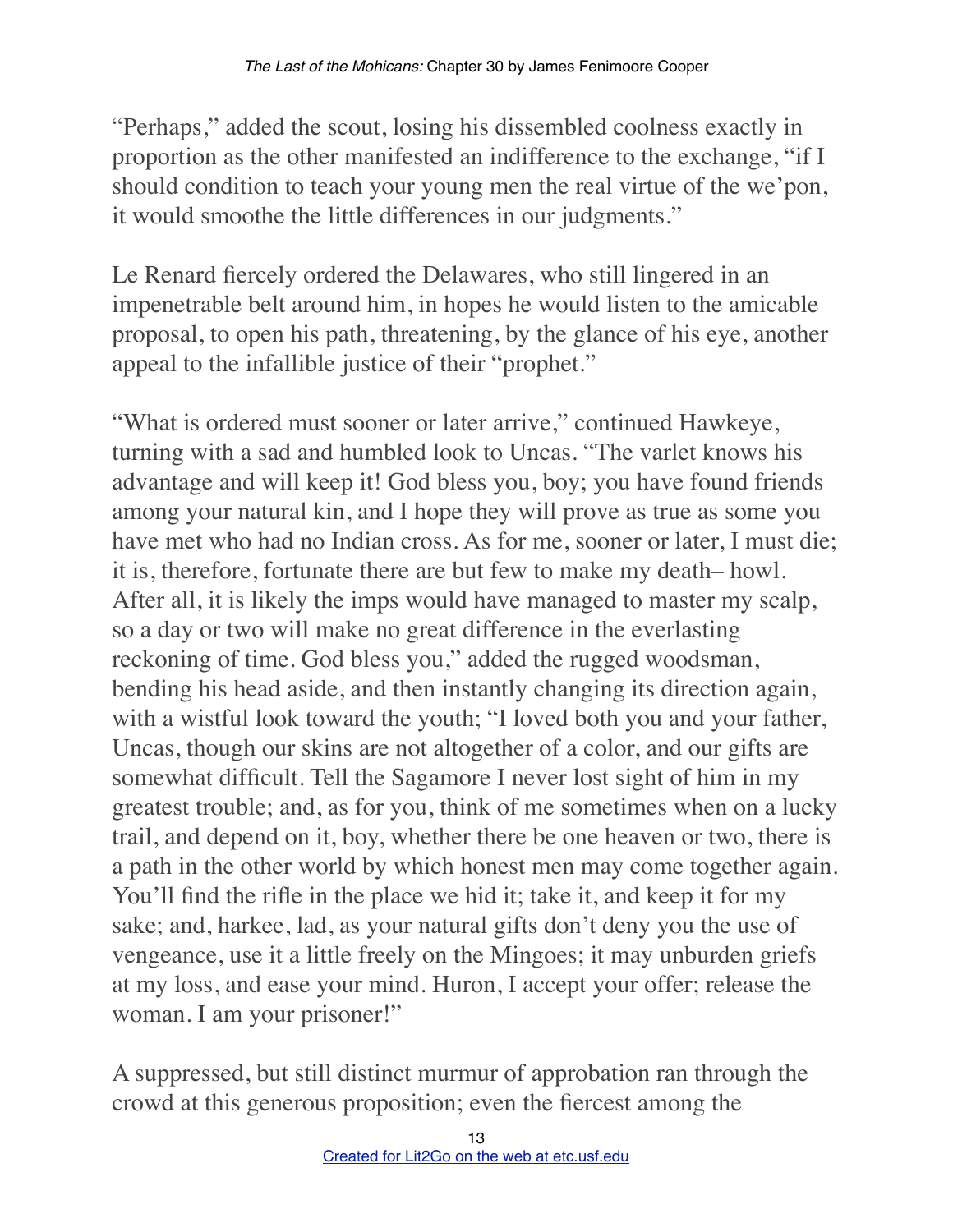Delaware warriors manifesting pleasure at the manliness of the intended sacrifice. Magua paused, and for an anxious moment, it might be said, he doubted; then, casting his eyes on Cora, with an expression in which ferocity and admiration were strangely mingled, his purpose became fixed forever.

He intimated his contempt of the offer with a backward motion of his head, and said, in a steady and settled voice:

"Le Renard Subtil is a great chief; he has but one mind. Come," he added, laying his hand too familiarly on the shoulder of his captive to urge her onward; "a Huron is no tattler; we will go."

The maiden drew back in lofty womanly reserve, and her dark eye kindled, while the rich blood shot, like the passing brightness of the sun, into her very temples, at the indignity.

"I am your prisoner, and, at a fitting time shall be ready to follow, even to my death. But violence is unnecessary," she coldly said; and immediately turning to Hawkeye, added: "Generous hunter! from my soul I thank you. Your offer is vain, neither could it be accepted; but still you may serve me, even more than in your own noble intention. Look at that drooping humbled child! Abandon her not until you leave her in the habitations of civilized men. I will not say," wringing the hard hand of the scout, "that her father will reward you—for such as you are above the rewards of men—but he will thank you and bless you. And, believe me, the blessing of a just and aged man has virtue in the sight of Heaven. Would to God I could hear one word from his lips at this awful moment!" Her voice became choked, and, for an instant, she was silent; then, advancing a step nigher to Duncan, who was supporting her unconscious sister, she continued, in more subdued tones, but in which feeling and the habits of her sex maintained a fearful struggle: "I need not tell you to cherish the treasure you will possess. You love her, Heyward; that would conceal a thousand faults, though she had them.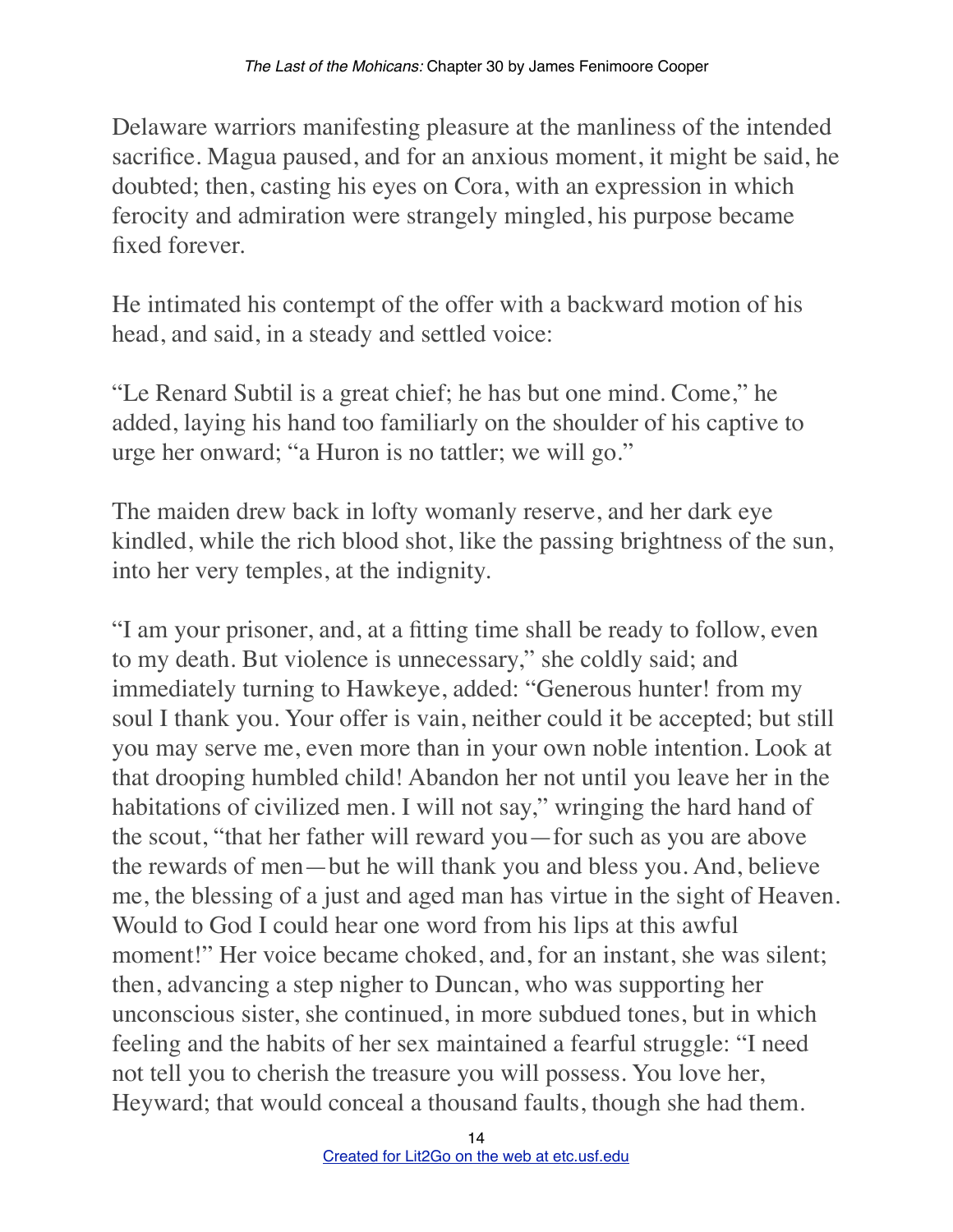She is kind, gentle, sweet, good, as mortal may be. There is not a blemish in mind or person at which the proudest of you all would sicken. She is fair— oh! how surpassingly fair!" laying her own beautiful, but less brilliant, hand in melancholy affection on the alabaster forehead of Alice, and parting the golden hair which clustered about her brows; "and yet her soul is pure and spotless as her skin! I could say much—more, perhaps, than cooler reason would approve; but I will spare you and myself—" Her voice became inaudible, and her face was bent over the form of her sister. After a long and burning kiss, she arose, and with features of the hue of death, but without even a tear in her feverish eye, she turned away, and added, to the savage, with all her former elevation of manner: "Now, sir, if it be your pleasure, I will follow."

"Ay, go," cried Duncan, placing Alice in the arms of an Indian girl; "go, Magua, go. these Delawares have their laws, which forbid them to detain you; but I—I have no such obligation. Go, malignant monster—why do you delay?"

It would be difficult to describe the expression with which Magua listened to this threat to follow. There was at first a fierce and manifest display of joy, and then it was instantly subdued in a look of cunning coldness.

"The words are open," he was content with answering, "'The Open Hand' can come."

"Hold," cried Hawkeye, seizing Duncan by the arm, and detaining him by violence; "you know not the craft of the imp. He would lead you to an ambushment, and your death— "

"Huron," interrupted Uncas, who submissive to the stern customs of his people, had been an attentive and grave listener to all that passed; "Huron, the justice of the Delawares comes from the Manitou. Look at the sun. He is now in the upper branches of the hemlock. Your path is